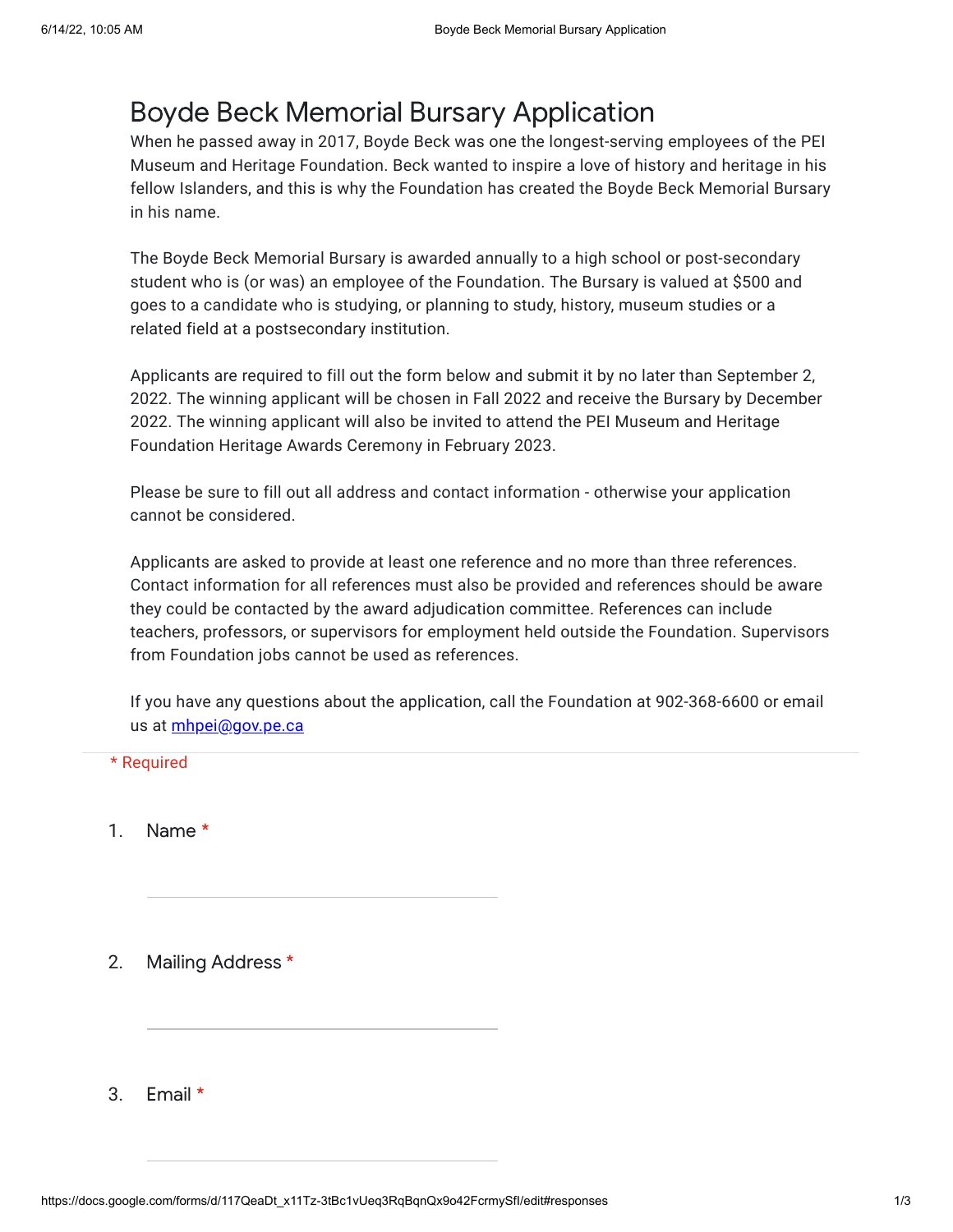- 4. Telephone Number \*
- 5. What was your role at the Foundation and what location did you work at? \*
- 6. What school or institution are you attending (or planning to attend)? \*
- 7. CV of History and Heritage Experience and Education (can also include as a PDF \* attachment below)

8. Short essay (250-500 words): Why I Deserve the Boyde Beck Memorial Bursary (can also include as pdf attachment below)